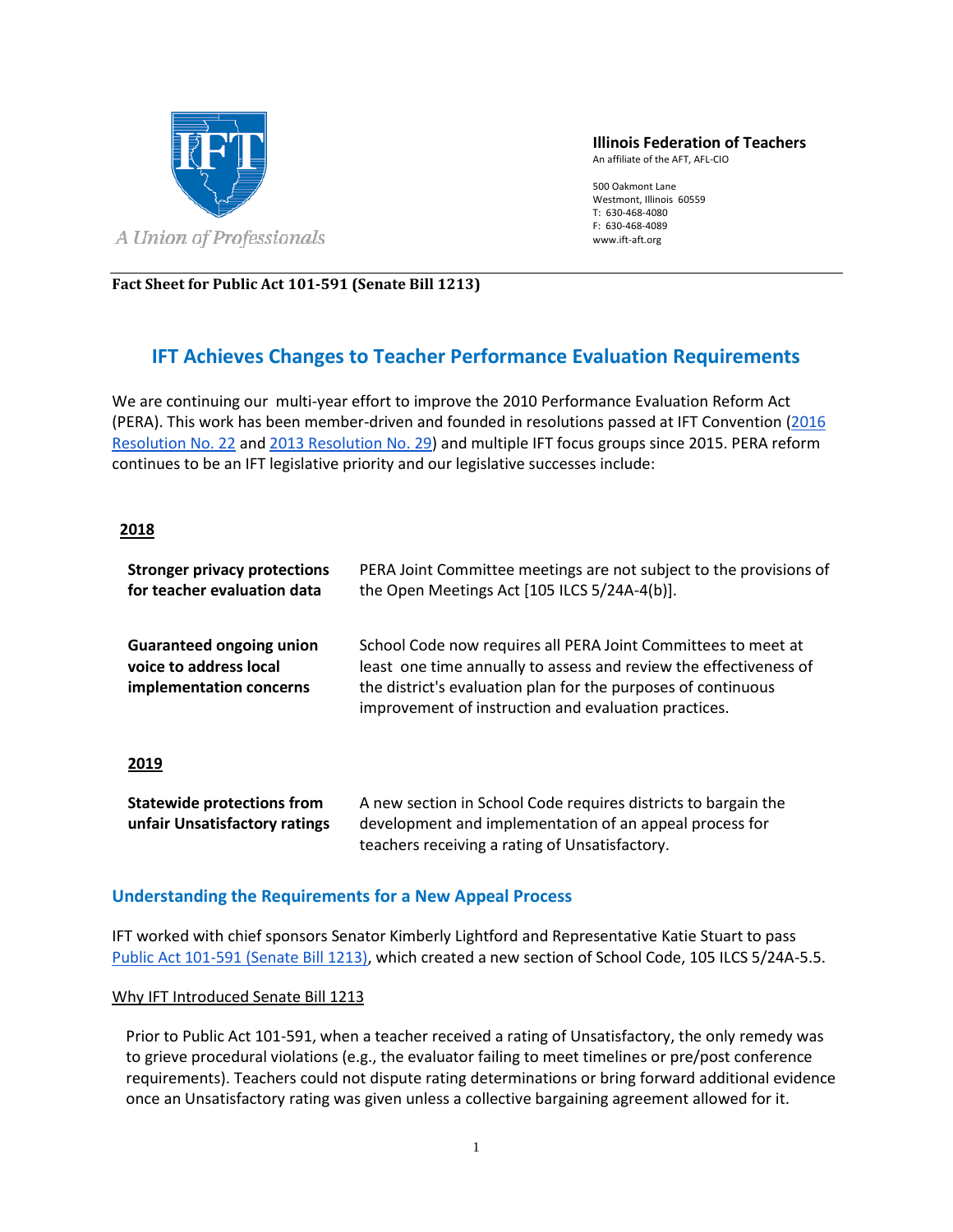#### New Requirements for A Local Appeal Process for Unsatisfactory ratings

Each school district must, through good faith bargaining with the union, develop and implement an appeal process for Unsatisfactory ratings. The appeal process must include, but is not limited to, an assessment of the original rating by a panel of qualified evaluators which has the power to revoke the Unsatisfactory rating it deems to be erroneous. The local appeal process must include specific roles for the PERA Joint Committee. The issuance of a rating to replace an Unsatisfactory rating must be determined through bargaining between the union and the school district.

#### What My Union Needs to Know as We Prepare to Bargain a Local Appeal Process

### *Long-standing bargaining rights related to performance evaluation remain intact.*

Unions maintain the right to bargain the evaluation process and to develop evaluation plans in cooperation with the district. Existing requirements for PERA Joint Committees remain in place [105 ILCS 5/24A-4]. In some places, districts and unions have historically bargained only process-related aspects of the evaluation plan, which is required under the [Illinois Educational Labor Relations Act](http://www.ilga.gov/legislation/ilcs/ilcs3.asp?ActID=1177&ChapterID=19) (IELRA). In other places, districts and unions have bargained the entire evaluation plan, including the tool, evaluative rating criteria, and standards.

#### *Unions retain the right to file a grievance when evaluation plan procedures have been violated.*

The new required appeal process for Unsatisfactory ratings is in addition to the local grievance procedure. Unions can still file grievances for teachers who receive an Unsatisfactory rating. While the grievance process addresses procedural errors, the new appeal process allows for a teacher who receives an Unsatisfactory rating to dispute the substance of the evaluation (e.g., the evidence and data which led to the rating itself).

# *Unions that have already bargained an appeal process should not give up anything that exceeds the new requirements of Section 24A-5.5.*

Where the union and school district have already bargained an appeal process, unions should ensure that existing contract language meets all requirements of the new Section 24A-5.5. Because Section 24A-5.5 is silent on an appeal process bargained prior to passage of Public Act 101-591, the union is not required to give up any current rights bargained locally which exceed the requirements of the Act.

## *Unions have flexibility to bargain an appeal process that works best for their local context, within specific statewide protections under Section 24A-5.5.*

With Public Act 101-591, all school districts are now required to bargain with the union a local appeal process that applies to all individuals receiving Unsatisfactory ratings. The appeal process must include, but is not limited to, an assessment of the original Unsatisfactory rating by a panel of qualified evaluators. This panel has the power to revoke an Unsatisfactory rating it deems to be erroneous. The issuance of a rating to replace an Unsatisfactory rating must be determined through bargaining between the union and the school district. Through bargaining, unions can attempt to broaden the appeal process to include Needs Improvement ratings. There are specific requirements as well for the local PERA Joint Committee, which plays two important roles: It must agree to the panel of qualified evaluators and establish the criteria for successful appeal.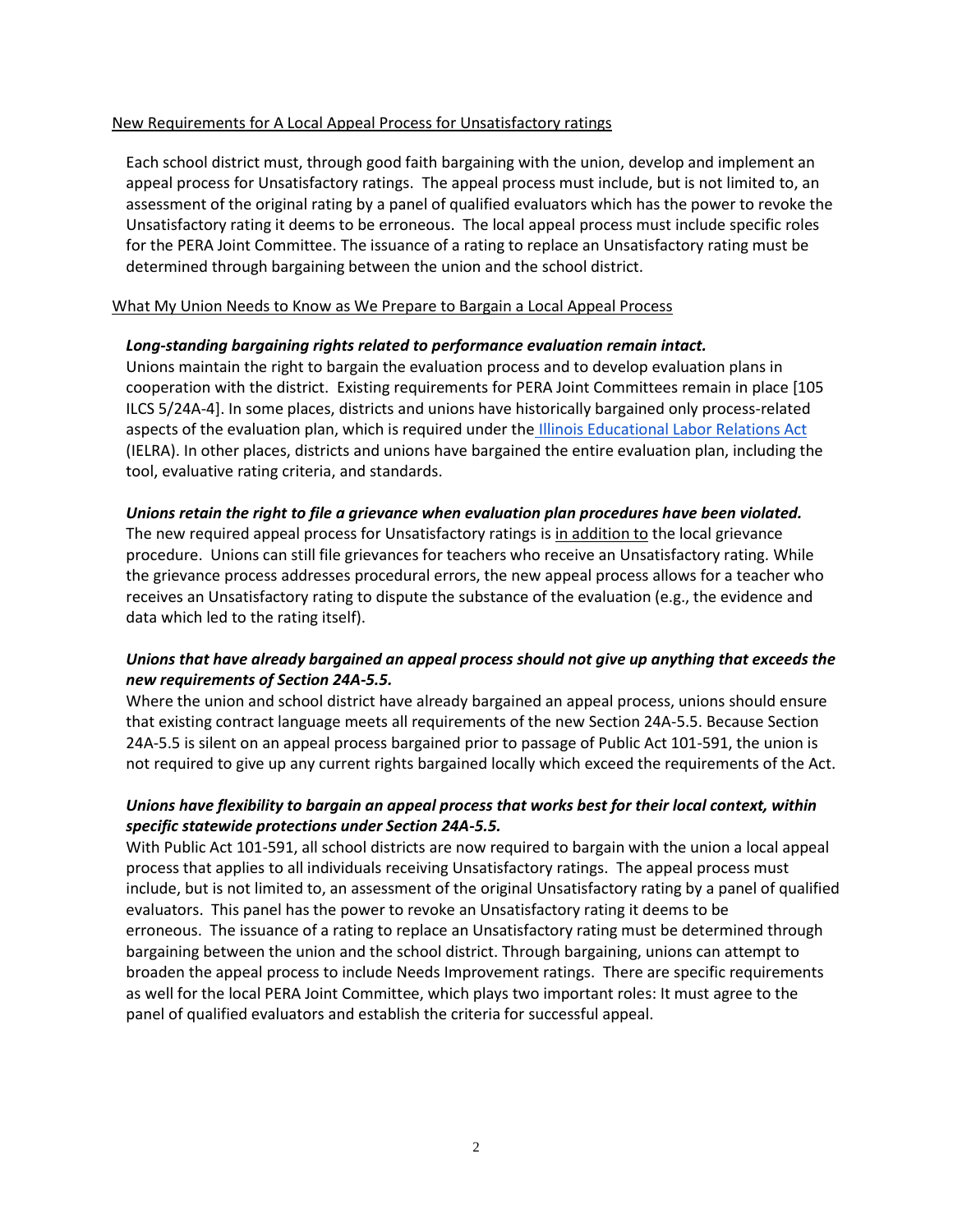*Together, the union bargaining team, its PERA Joint Committee members, and the Appeal Panel play critical roles in the local appeal process to combat possible biasand bolster every teacher's right to a fair evaluation.*

| <b>UNION BARGAINING TEAM</b>                                                                                                                    | <b>PERA JOINT</b><br><b>COMMITTEE</b>                          | <b>APPEAL PANEL</b>                                                     |
|-------------------------------------------------------------------------------------------------------------------------------------------------|----------------------------------------------------------------|-------------------------------------------------------------------------|
| Bargain the appeals process and its related<br>procedures                                                                                       | Agree to who serves on<br>the panel of qualified<br>evaluators | Assess the original<br><b>Unsatisfactory rating</b>                     |
| Bargain to determine the issuance of a rating<br>to replace an Unsatisfactory rating, if the<br>Appeal Panel determines it should be<br>revoked | Establish the criteria for<br>a successful appeal              | Determine if the original<br>Unsatisfactory rating should<br>be revoked |

### **GENERAL Q & A**

### **Q1. What is the law's effective date?**

The appeals process is to be implemented the first school year following August 27, 2019, the law's effective date. The appeals process can be implemented sooner, if the district and union agree.

#### **Q2. Why did groups representing school management oppose Senate Bill 1213?**

School management unsuccessfully argued that an appeal process undermines and neutralizes principal authority. In fact, the new law provides an important check and balance on the evaluation process by a panel which includes school administrators. When the panel revokes an Unsatisfactory rating, it is acknowledging a mistake was made. In places already using an appeal process, data show it contributes to improvement in the overall evaluation process and the number of Unsatisfactory ratings steadily decreases. Thus, the appeal process not only serves to benefit the individual who has an unwarranted Unsatisfactory rating overturned, but creates a heightened sense of accountability among evaluators thereby increasing the accuracy and validity of their evaluation techniques and processes.

## **Q3. Does Public Act 101-591 require the Illinois State Board of Education to create a state default model appeal process?**

No. Districts and unions have a responsibility to bargain a local appeals process.

### **Q&A FOR BARGAINING TEAMS**

While Public 101-591 creates an appeals process for teachers receiving an Unsatisfactory rating and provides guidelines, much of the decision-making regarding the specific processes and procedures will be determined locally by the district and union. Below are several considerations and potential actions the Union can take to design an appeals process that is context-specific, efficient, and effective.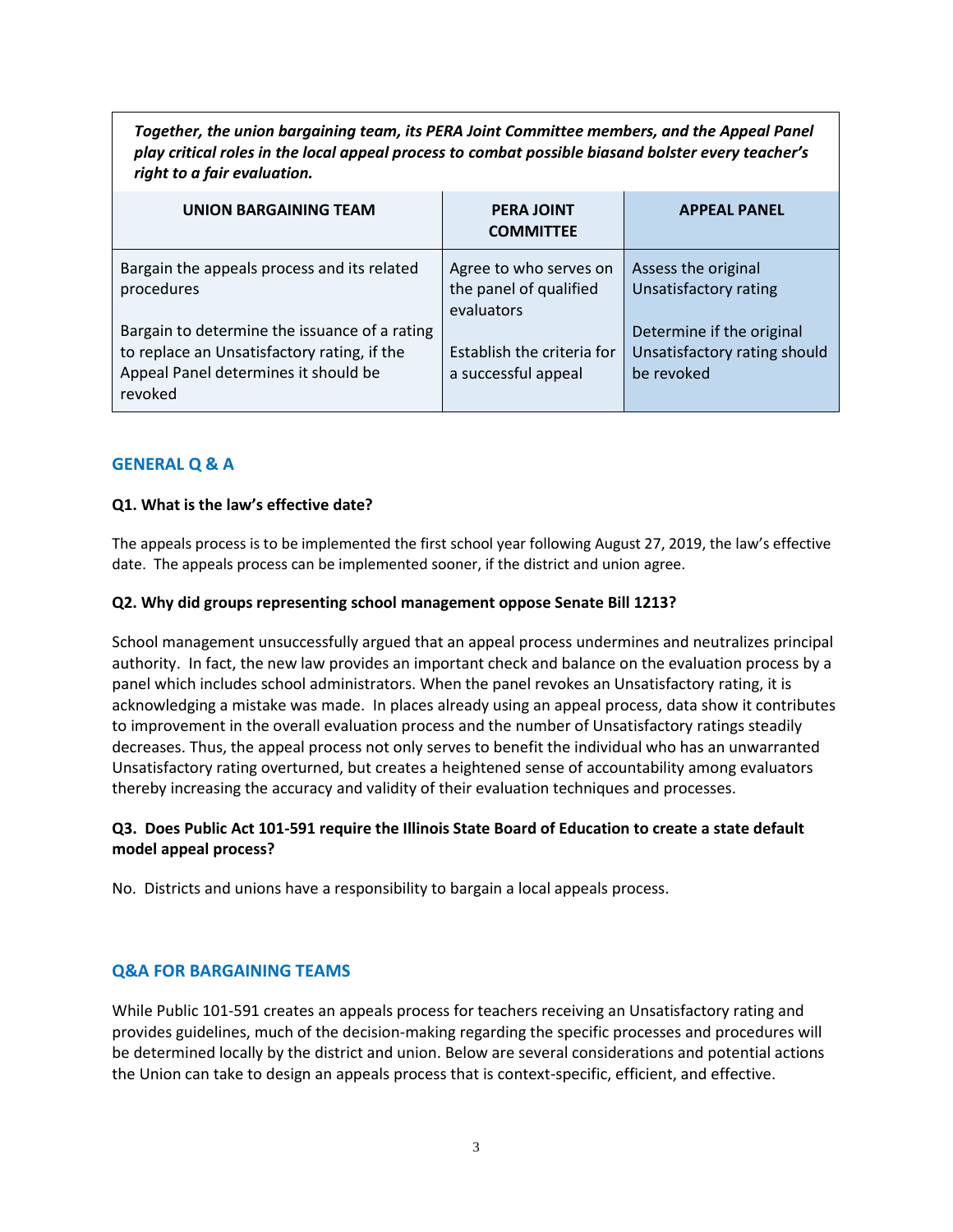# **Q1. What should our team consider regarding the appeal panel?**

The appeal process must include an assessment of the original Unsatisfactory rating by a panel of qualified evaluators. This panel has the power to revoke an Unsatisfactory rating. Things to consider when determining composition of this panel:

| <b>Appeals Panel:</b>                                       | Things to Consider/Potential Union Bargaining Action                                                                                                                                                                                                                                                                                                                                                                                                                                                                                                                                                                                                                                                                                                                                                                                                                 |
|-------------------------------------------------------------|----------------------------------------------------------------------------------------------------------------------------------------------------------------------------------------------------------------------------------------------------------------------------------------------------------------------------------------------------------------------------------------------------------------------------------------------------------------------------------------------------------------------------------------------------------------------------------------------------------------------------------------------------------------------------------------------------------------------------------------------------------------------------------------------------------------------------------------------------------------------|
| <b>Size</b>                                                 | Overall size - panel size should facilitate scheduling and conducting meetings while<br>still providing for multiple perspectives and expertise to fairly assess the original<br>rating. Consider whether or not to identify qualified alternate panel members.<br>Even or odd number of members - this will affect the panel's decision-making<br>processes to consider revoking an original rating. If the appeals panel has an even<br>number, consider how ties will be broken (e.g., the union president and district<br>superintendent jointly serve as the tie-breaker).<br>Majority interest - propose that the union has the majority interest on the panel.                                                                                                                                                                                                |
| Criteria/<br><b>Requirements</b><br>for members of<br>panel | Each member of the appeal panel must be a qualified evaluator. Qualified<br>evaluators must have met one of the following requirements:<br>Completed all five Growth Through Learning (GTL) modules, prior to Jan. 1,<br>2019<br>Completed Administrator Academy #2001 on or after Jan. 1, 2019*<br>If there are no members from the bargaining unit who are qualified, consider<br>bargaining to have the evaluator prequalification and retraining fees paid so<br>several members can receive the training needed to serve on the panel. (See<br>"Additional Resources" for information on how to access the training).<br>Consider if other local criteria are necessary. Should panel members be current<br>employees of the district, or recently retired teachers and administrators? How<br>familiar should panel members be with the local evaluation plan? |
| <b>Term of service</b>                                      | Consider how long a panel member can/should serve on the panel. Should terms of<br>service be staggered so there are always experienced members of the panel? Can<br>panel members serve multiple terms of service? Are there term limits?                                                                                                                                                                                                                                                                                                                                                                                                                                                                                                                                                                                                                           |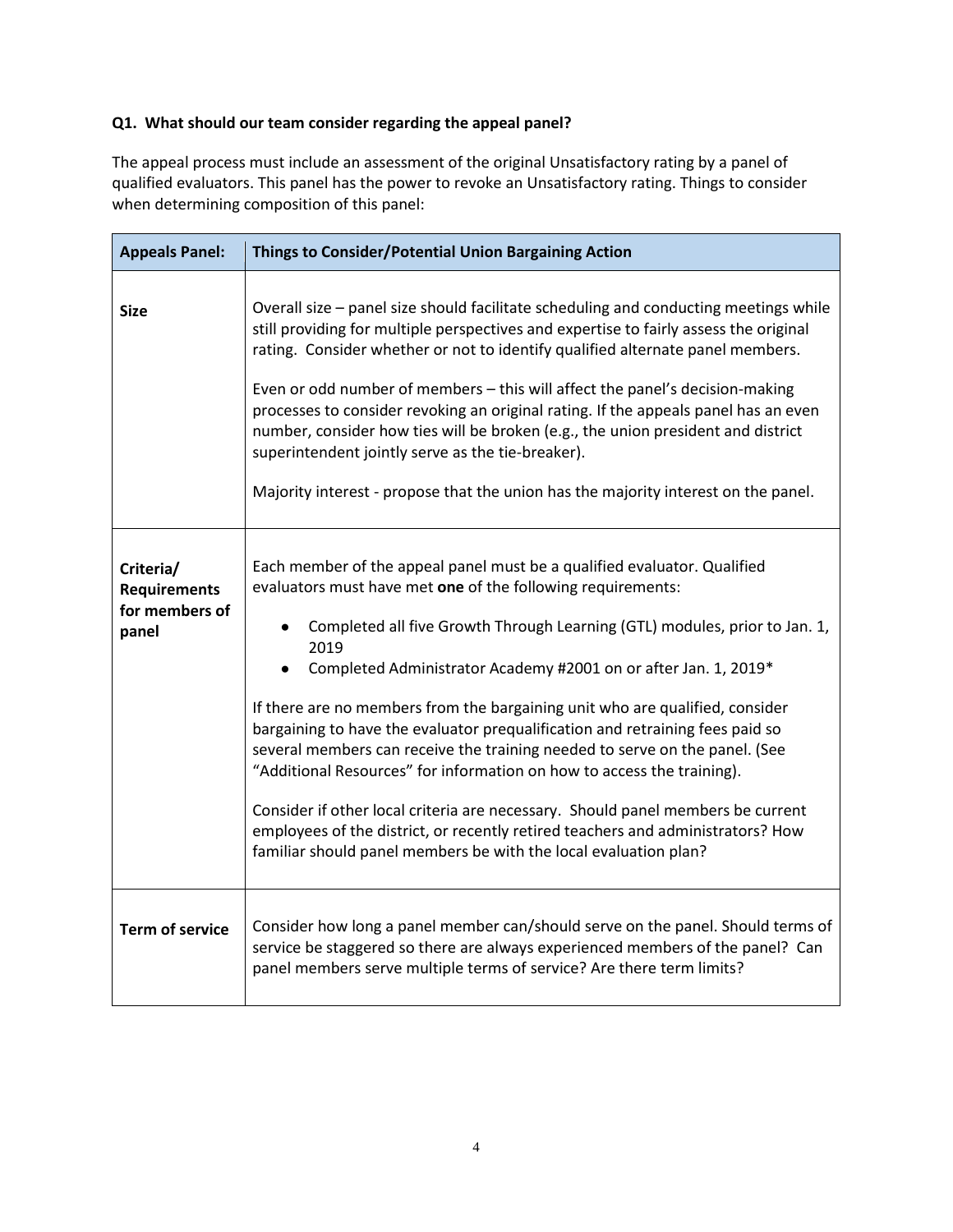| <b>Appointment of</b><br>members                             | While the PERA Joint Committee is required to agree to who serves on the panel,<br>bargaining can help define how the Joint Committee makes the decision. Should<br>the Joint Committee seek qualified volunteers to choose from? Should the panel<br>be comprised of equal representation from union and district, or should the Joint<br>Committee agree to every panel member? Should the union and district each<br>submit potential panel members to the Joint Committee from which it must select<br>a certain number?                                                                                            |
|--------------------------------------------------------------|-------------------------------------------------------------------------------------------------------------------------------------------------------------------------------------------------------------------------------------------------------------------------------------------------------------------------------------------------------------------------------------------------------------------------------------------------------------------------------------------------------------------------------------------------------------------------------------------------------------------------|
| <b>Responsibilities</b>                                      | In addition to the authorities granted through Public Act 101-591, consider<br>bargaining additional authority to the appeal panel, such as making<br>recommendations to the PERA Joint Committee on how to improve local<br>evaluation processes and training recommendations for evaluators.<br>Consider what your local needs to include when bargaining this issue. Are panel<br>members responsible for recusing themselves from a case if they cannot be<br>impartial? Are all panel members responsible to attend every meeting?                                                                                 |
| <b>Protocols and</b><br>procedures to<br>guide panel<br>work | Public Act 101-591 charges the appeal panel with duties that include, but are not<br>limited to, an assessment of the original Unsatisfactory rating. Unions should<br>consider how best to define this assessment through the bargaining process. Is the<br>panel assessing only the evidence collected by the evaluator? Can the teacher<br>making the appeal provide additional information, evidence and/or artifacts? Will<br>the panel hear statements from the teacher, the evaluator and/or someone<br>else? Can the panel require an additional observation of the teacher prior to<br>making a determination? |
| <b>Additional time,</b><br>resources &<br>training           | Besides the required pre-qualification evaluator training and retraining, consider if<br>panel members should receive additional local training, secretarial support for<br>their work, access to materials and meeting space, and/or a stipend for their<br>service on the panel. Consider what resources must be available to support<br>convening the panel (e.g., posted meeting notices and/or agenda, a minimum<br>number of participating panel members, electronic resources, etc.).                                                                                                                            |

## **Q2. What other issues does our team need to consider?**

Here are some initial suggestions and considerations when designing your appeals process. This section will be updated with additional suggestions as we receive feedback from the field.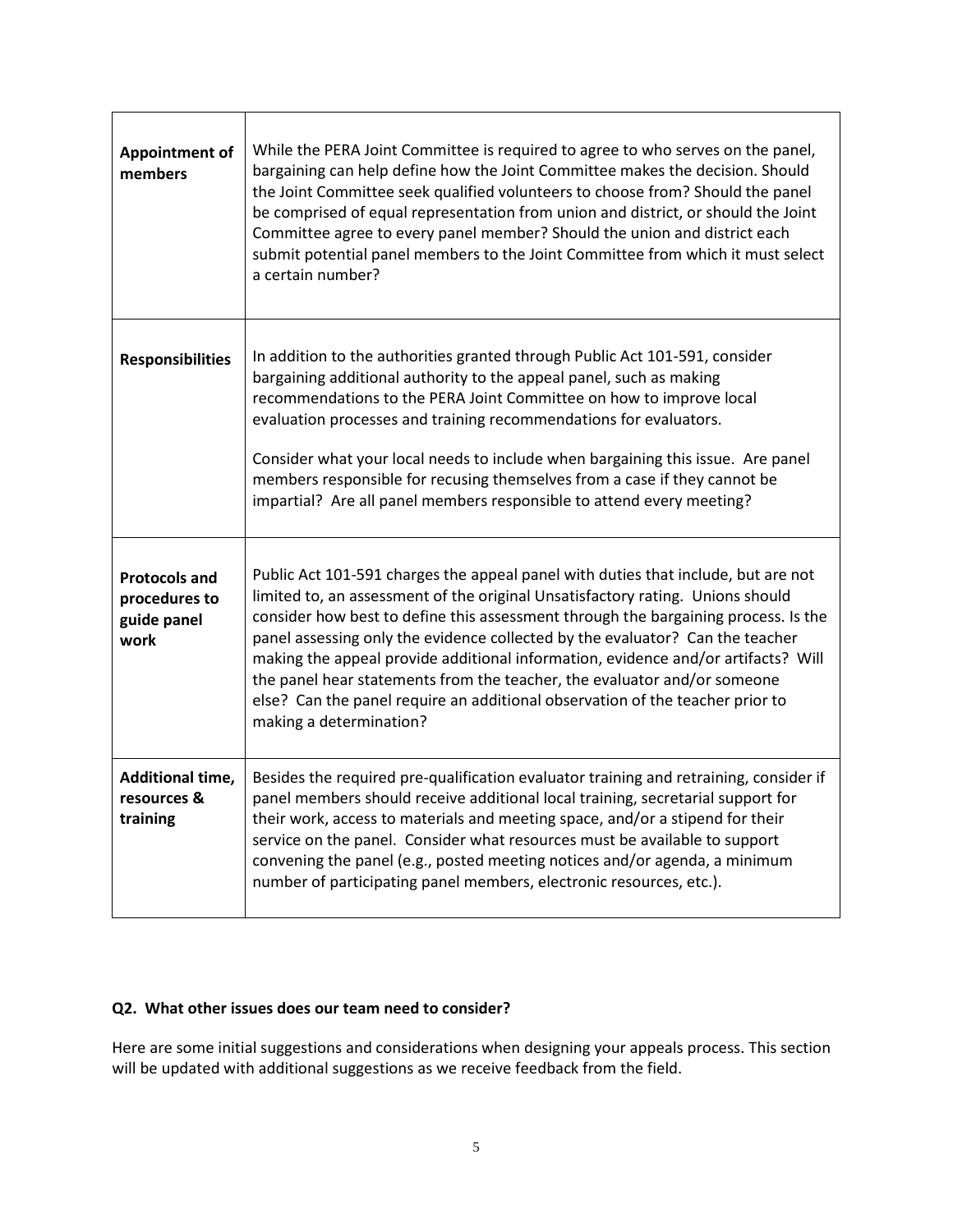| <b>Appeals Process:</b>                     | <b>Things to Consider/Potential Union Action</b>                                                                                                                                                                                                                                                                                                                                                                                                                                                                                                                                                                                                                                                                     |
|---------------------------------------------|----------------------------------------------------------------------------------------------------------------------------------------------------------------------------------------------------------------------------------------------------------------------------------------------------------------------------------------------------------------------------------------------------------------------------------------------------------------------------------------------------------------------------------------------------------------------------------------------------------------------------------------------------------------------------------------------------------------------|
| <b>Timeframes</b>                           | When determining appeal process timing, keep in mind: Districts are still<br>required to develop and commence a remediation plan for tenured teachers<br>within 30 school days after completion of the Unsatisfactory rating. Districts<br>are also still required to create the RIF list at least 75 days before the end of the<br>school term. There may be other, locally agreed-upon requirements to take into<br>account.<br>Therefore, the timing of the steps of the appeal process (e.g., teacher appeal,<br>panel assessment and determination, notification to teacher and evaluator;<br>actions to be taken if the panel revokes an original rating) should account for<br>already-established timelines. |
| Required<br>documents and<br>data           | Consider how teachers will document initiation of the appeal; what documents<br>the panel will have available for assessing the original rating; and how the panel<br>will document its decision on each appeal, including making a determination to<br>revoke the original rating. Consider who will receive copies of each document<br>and when.<br>Consider data collection that tracks the panel's decision on each appeal, as well<br>as which criteria lead to successful appeals of the original rating. These types of<br>data could inform the PERA Joint Committee as it contemplates improvements<br>to the local evaluation processes over time.                                                         |
| <b>Revocation of an</b><br>"Unsatisfactory" | Consider bargaining the following: barring the district from using the revoked<br>rating when determining RIF groupings; replacing the revoked rating with<br>Proficient; issuing a replacement rating, as determined by recommendation of<br>the appeals panel. In addition, consider bargaining that the teacher would be<br>assigned a different evaluator for the next school year.                                                                                                                                                                                                                                                                                                                              |
| <b>Extend appeals</b><br>process            | Consider bargaining to extend the appeal process for members receiving<br>"Needs Improvement" rating.                                                                                                                                                                                                                                                                                                                                                                                                                                                                                                                                                                                                                |

# **PERA JOINT COMMITTEE Q & A**

# **Q1. What are examples of criteria for successful appeal of an Unsatisfactory rating?**

There is no limit in Section 24A-5.5 regarding the number of criteria for successful appeal. Criteria must be established by the local PERA Joint Committee.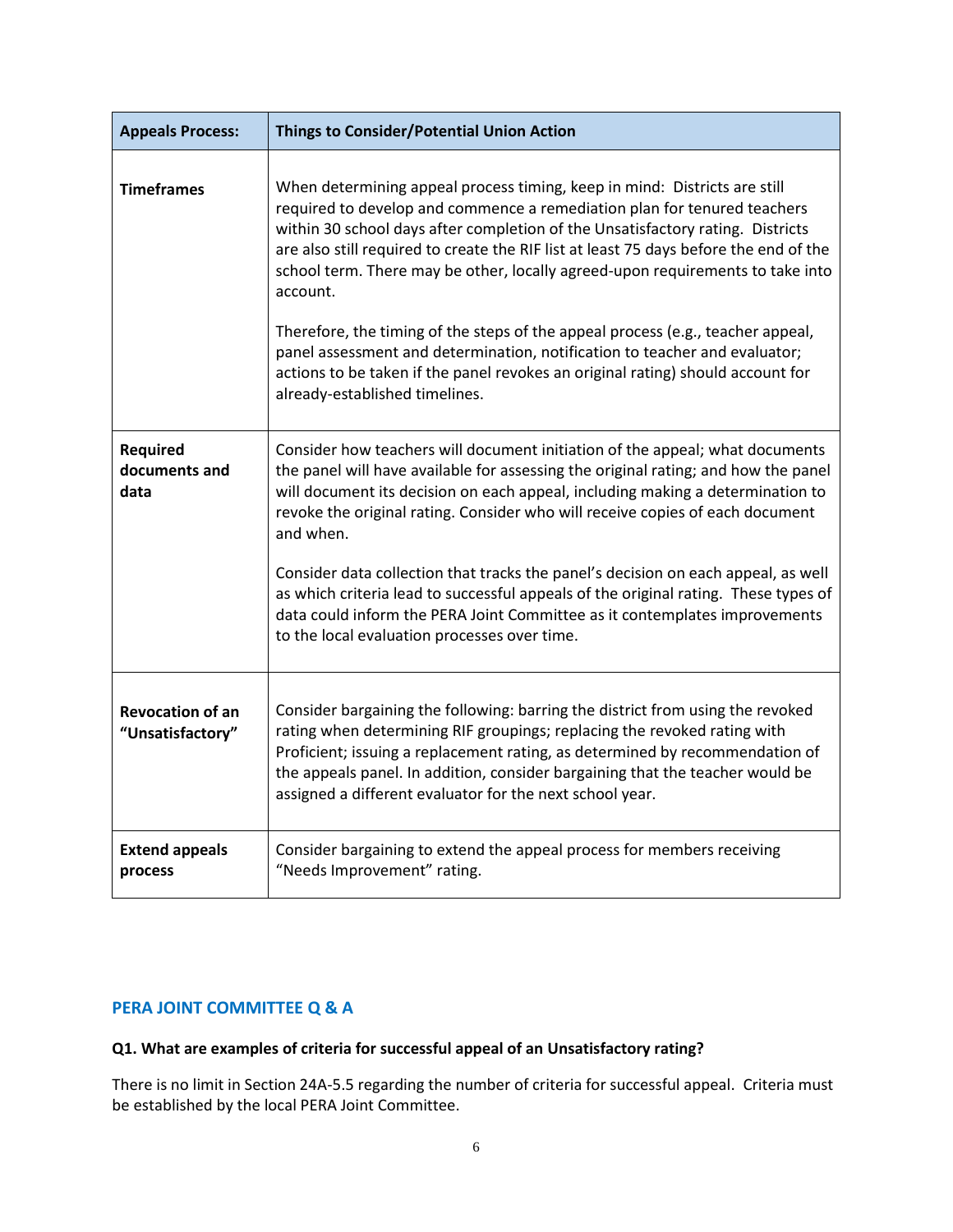Examples of criteria for appeal to consider include:

1. Teacher receives an "Unsatisfactory" rating on any observation/evaluation component.

2. Teacher is rated but should not have been because the component(s) was/were not observed. (Example: No evidence is provided in my evaluation for component 3c, Engaging Students in Learning, but the evaluator rated it Unsatisfactory.)

3. Evidence used by evaluator does not match component scoring. (Example: My lesson plans include standards, are grade appropriate and structured to support learning objectives; however, I was given a score of Unsatisfactory on component 1d, Designing Coherent Instruction.)

4. Evidence used by evaluator is missing or not considered. (Example: I used questions and prompts to evaluate learning at various times during the observation, but these assessment techniques were not noted during the observation. I was scored a 1 on component 3d, Using Assessment in Instruction.)

5. Teacher did not have opportunity to contribute during pre- or post-observation conferences. (Example: In the post-conference, I tried to talk to my evaluator about how I call home to talk with the family about an individual student concern, as well as how I send home a monthly email to families. I brought in the family contact log I keep and examples of emails; however, 4c, Communicating with Families was rated Unsatisfactory, and the evaluator did not document the examples I shared.)

6. Ratings are based on observation notes that reflect evaluator's bias, subjectivity or misinterpretation of data or evidence. (Example: Observation notes state "the teacher needs to use best practices." Teacher is given a score of 2 on component 3c, Engaging Students in Learning, with only the subjective comment as justification.)

7. Student particularities and/or classroom needs were not addressed by evaluator. (Example: In the pre-conference, I explained to the evaluator that the plan for Shawn, a student with an IEP, is to allow him to sit alone when he feels he needs to do so. The evaluator lowered my score on component 2b, Establishing a Culture for Learning, based on Shawn's non-participation in a group activity.)

8. Evaluator is biased. (Example: The principal has said to the teacher and/or others, "I don't like this teacher's instructional style. She is too strict with her students." Or, the principal has said to the teacher, "You don't stay after school to help with activities. Plus, I don't like the way you've arranged your classroom.")

9. Teacher believes the day of any informal or formal observation occurred on an atypical day. (Examples: The evaluator observed me when I had just learned of a stressful personal circumstance or situation. There was adverse weather or unforeseen external circumstances that upset/agitated my students.)

10. Other evidence brought forth by the teacher which the local appeal panel deems credible.